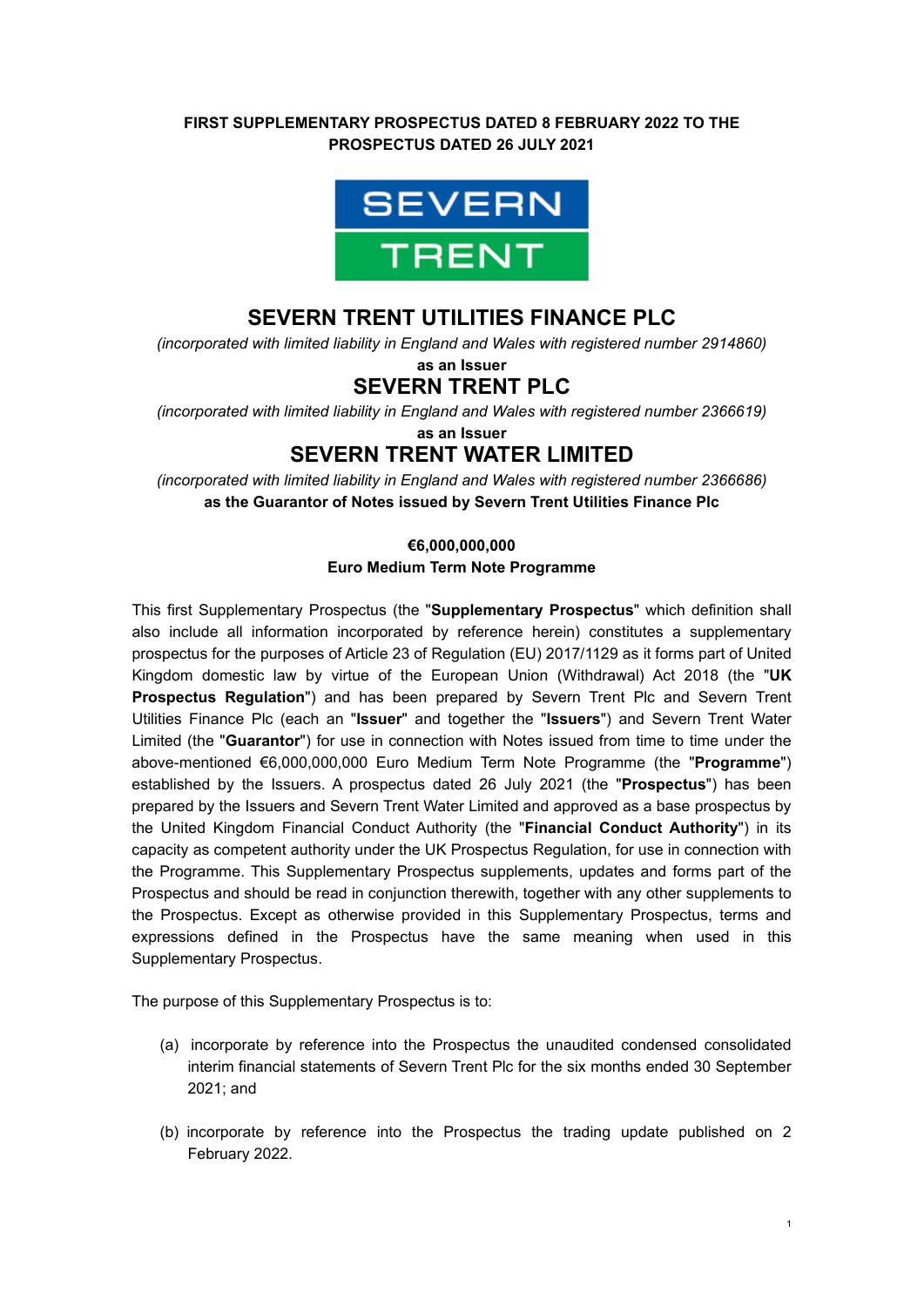#### **Severn Trent Plc Financial Results**

On 23 November 2021, Severn Trent Plc published its Half Yearly Financial Report and interim results for the six months to 30 September 2021 (the "**HY Financial Report**").

A copy of the HY Financial Report has been filed with the Financial Conduct Authority and by virtue of this Supplement, pages 17 to 40 (inclusive) of the HY Financial Report (including the notes thereto and the auditor's review report prepared in connection therewith) are incorporated in, and form part of, this Supplementary Prospectus and the Prospectus.

#### **Trading Update**

On 2 February 2022, Severn Trent Plc published a trading update (the "**Trading Update**").

A copy of the Trading Update has been filed with the Financial Conduct Authority and by virtue of this Supplementary Prospectus, the Trading Update in its entirety is incorporated in, and forms part of, this Supplementary Prospectus and the Prospectus.

#### **Documents Incorporated by Reference**

The HY Financial Report and the Trading Update will be available (free of charge) on Severn Trent Plc's website at: [https://www.severntrent.com/investors/.](https://www.severntrent.com/investors/)

Any information contained in the HY Financial Report or the Trading Update which is not expressly incorporated by reference in this Supplementary Prospectus does not form part of this Supplementary Prospectus and is either not relevant to an investor or is otherwise covered elsewhere in the Supplementary Prospectus or the Prospectus. Any information or documents which are incorporated by reference, either expressly or implicitly, in the HY Financial Report or the Trading Update incorporated by reference in this Supplementary Prospectus shall not form part of this Supplementary Prospectus.

#### **Significant Change**

There has been no significant change in the financial performance or financial position of (i) Severn Trent Plc and its subsidiaries taken as a whole, since 30 September 2021, which is the latest publicly available financial information; (ii) STWL and its subsidiaries taken as a whole, since 31 March 2021; and (iii) STUF, since 31 March 2021.

There has been no material adverse change in the prospects of Severn Trent Plc and its subsidiaries taken as a whole since 31 March 2021, which is the latest audited financial information.

#### **General Information**

The Issuers and the Guarantor accept responsibility for the information contained in this Supplementary Prospectus. To the best of the knowledge of the Issuers and the Guarantor (each having taken all reasonable care to ensure that such is the case) the information